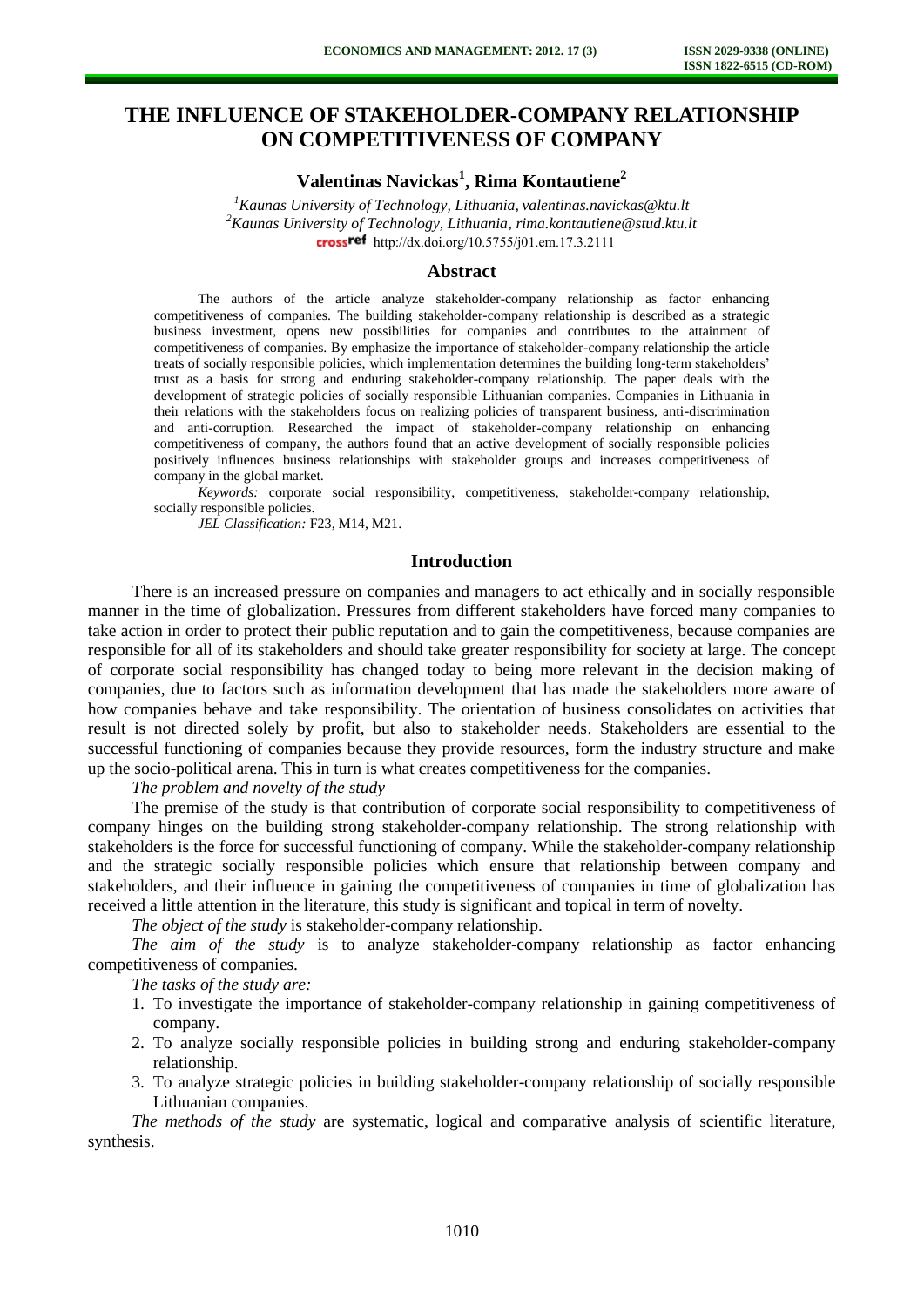# **The importance of stakeholder-company relationship in gaining competitiveness of company**

The competitiveness of a country depends on the competitiveness of the companies in that country. The competitiveness of the company is related to how business interacts with the environment, producing a value to the participants in this environment. Business does not act in isolation. Companies have always had relationships with their stakeholders, which include shareowners, customers, suppliers, employees, regulators, and local communities. According to Post et al. (2002), stakeholders are essential to the successful functioning of a company because they provide resources to the company (e.g., customers, investors, and employees), form the industry structure (e.g., supply chain associates and strategic alliances), and make up the socio-political arena (e.g., communities and governments). External environmental shifts and strategic and tactical moves by other participants of environment affect the capacity of the company to continue creating and capturing value. "The success of organization depends on its ability to generate satisfaction and loyalty among its customers, employees, suppliers, etc. Mutually defined favourite relationships with the stakeholders are a meta-capacity and can turn into a form of competitive advantage" (Susniene & Vanagas, 2006). Every company attempts to capitalize on strategic use stakeholder-company relationship in prevailing business environment to gain competitiveness. A business company grounded with competitive advantage has an edge over its rivals in attracting stakeholders, providing them with the value that fulfil their expectations, commanding competitive forces and withstanding competitive pressures and strengthen its market position. According to Fauver & Fuerst (2006), stakeholder-oriented companies are also welcomed more readily into new markets, as existing companies embedded in those markets perceive them as less hostile to local values and ways of operating.

Innovations influence competitiveness directly by price wars and offensive strategies and indirectly through motivation of employees and all factors of company's activity and sometimes through governmental policy. The innovation resulted in a wealth of new products and enviable success in the marketplace. Company creates its relationship with stakeholders by taking into account concerns and interests of stakeholders. Heugens (2002) has argued that integrating stakeholder views and interests into company's decision-making, and codifying issues management knowledge, positively influences company's competitiveness. Also Ayuso, Rodriguez & Ricart (2002) stated that proactively engaging with stakeholders and being open to their ideas, as demonstrated by the company's partners acting on suggestions from their non-profit partners, has been noted as positively affecting the company's competitiveness through the ability to assimilate and act on new ideas. The ability to accumulate new ideas of stakeholders and produce innovative product using the advanced technologies becomes the dominant source of competitive advantage in knowledge society. Holmes and Moir (2007) point out that company's innovation outcomes might be a deliberate outcome of engagement with external stakeholders, or might be an unexpected, ancillary benefit from such relationships. Also Mendibil et al (2007) found out that the strong engagement with employees and external stakeholders contributes to the innovation capacity and competitiveness model of the company.

Company's reputation plays an important or very important role in the achievement of business objectives. "Reputations have economic value to companies because they are difficult to imitate" (Fombrun, 1996). Reputation is an intangible and complex concept, which takes time to change. According to Fombrun (1996), "a reputation develops from a company's uniqueness and from identity-shaping practices, maintained over time, that lead stakeholders to perceive the company as credible, reliable, responsible and trustworthy…Reputations therefore are a source of competitive advantage". Reputation ranges over s a broad area of the company's activities. One of those activities is building strong stakeholder-company relationship. The enduring stakeholder-company relationship is very important in enhancing company's reputation. Mahon (2002) maintained that company's reputation develops over time as the result of complex set of interrelationships and exchanges between stakeholders and the focal organizations in different situations. If company has nurtured its reputation among its stakeholders, those stakeholders will develop "reputational expectations" as to how company will act in stakeholder-company relationship, which – providing the reputation is positive – can serve as an asset for the company (Mahon & Wartick, 2003).

Good relationship with all groups of stakeholders makes easier for company to operate, leads to new ideas for products or services, allows the company to enhance reputation and maximize value. According to Susniene & Sargunas (2009) "stakeholder relationships can be a source of opportunity and competitive advantage rather than simply threat or drain on organizational resources". Stakeholders have economic, technological, political, social or even managerial effects on a company and building strong stakeholdercompany relationship is therefore an important part of anticipating business opportunities and risks. Over time, as economies, labour markets, and supply chains have become increasingly globalized, the number and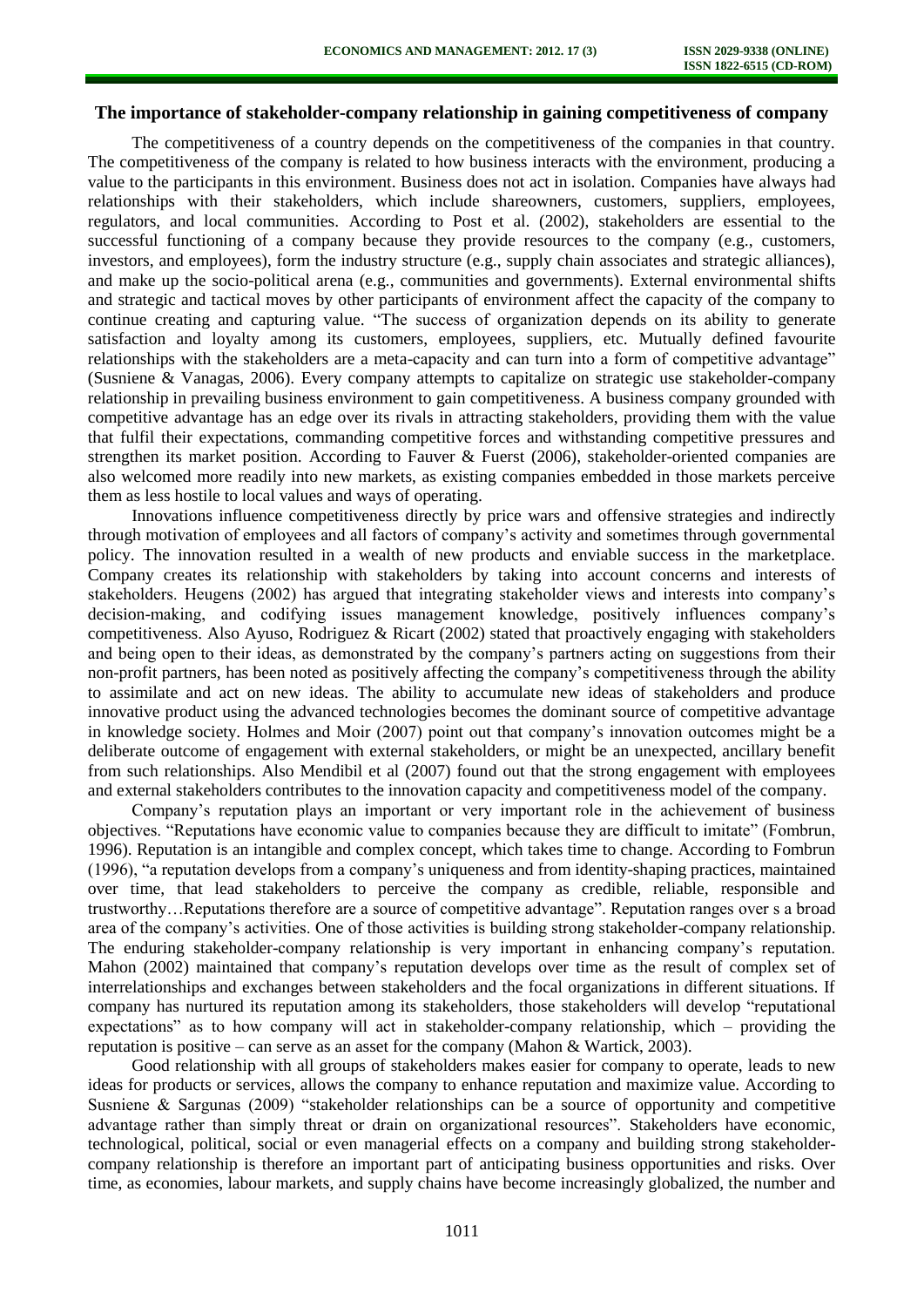variety of stakeholders impacted by individual companies has grown and the need for enduring stakeholdercompany relationship has become an essential part of doing business.

# **Socially responsible policies in building strong and enduring stakeholder-company relationship**

According to the new European Commission's definition (2011) corporate social responsibility is "the responsibility of enterprises for their impacts on society". Respect for applicable legislation, and for collective agreements between social partners, is a prerequisite for meeting that responsibility. To fully meet their corporate social responsibility, enterprises should have in place a process to integrate social, environmental, ethical, human rights and consumer concerns into their business operations and core strategy in close collaboration with their stakeholders, with the aim of maximizing the creation of shared value for their owners/ shareholders and for their other stakeholders and society at large; identifying, preventing and mitigating their possible adverse impacts (European Commission, 2011).

CSR refers to operating a business in a manner that accounts for the social and environmental impact created by the business to all stakeholders. "CSR gradually becomes a concurrent part of modern companies' activity, which stimulates a number of factors: an alternation of consumers' wishes and demand, changes of suppliers' attitudes and requirements, pressure on legislators and principles, new expectations of employees, changing scale of social values" (Juscius & Snieska, 2008). Corporate social responsibility also means the commitment to developing policies that integrate responsible practices into daily business operations. CSR is, among other things, a key stakeholder relationship-building activity (Waddock & Smith, 2002). According to Hopkins (2004) CSR is concerned with treating the stakeholders of the company ethically or in a responsible manner. Stakeholders exist both within a company and outside. The natural environment is a stakeholder. The wider aim of social responsibility is to create higher and higher standards of living, while preserving the profitability of the corporation, for peoples both within and outside the corporation. Valackiene & Miceviciene (2011) stated that "CSR requires a responsible firm to take into full consideration its impact on all stakeholders prior to making any business decisions which may affect them"

Socially responsible companies integrate social, environmental, ethical human rights and consumer concerns into their business operations and core strategy in close cooperation with their stakeholders. The aim of socially responsible policies of companies is to maximize the creation of shared value, which means to create returns on investment for the company's shareholders at the same time as ensuring benefits for the company's other stakeholders and to prevent and mitigate possible adverse impacts which companies may have on society. CSR requires engagement with internal and external stakeholders so it enables companies to create a strong and enduring stakeholder-company relationship. Socially responsible companies attach significance to implementation of transparent business policy in creating stakeholder- company relationship. As stated in company's "Dairy N Pack" (India) profile, quality and transparent business policies have helped to win the trust of customers and company intends to serve them with utmost sincerity and hard work. Transparency helps companies maintain an open relationship when conducting business operations. In business, transparency typically prohibits the use of personal agenda, hidden contracts or other activities that can create distrust between a company and its shareholders. The failure of transparent policies can result in internal and external stakeholders suffering financial loss from the actions of one or a few individuals. Socially responsible companies are committed to providing an environment free of discrimination and where all stakeholders are treated equally with dignity, courtesy and respect. Companies believe that all employees should be able to work in an environment free of discrimination, victimisation, sexual harassment and vilification. The implementation of anti-discrimination policy contributes to consolidation relationship between company and its stakeholders. The German chemical company BASF seeks to uphold equal opportunities for all, irrespective of sex or colour, in all its operations. Anti-discrimination policy is of particular importance within its operations in Brazil, a country forged out of diverse cultures, where black people and women, in particular, are sometimes constrained in their educational and employment opportunities. Businesses have a corporate responsibility to respect all human rights. Human rights are the basic rights of each human being, independent of race, sex, religion, political opinion, social status or any other characteristic. Businesses increasingly need a stable international environment in which to operate, with sustainable markets and a "level playing field" of opportunities. Human rights policy offers a common framework for businesses to understand societies' expectations and deliver value to stakeholders in a more sustainable way. Chevron's company's (USA) policy is designed to increase awareness of human rights throughout the company and deepen company's ability to manage human rights issues. The policy addresses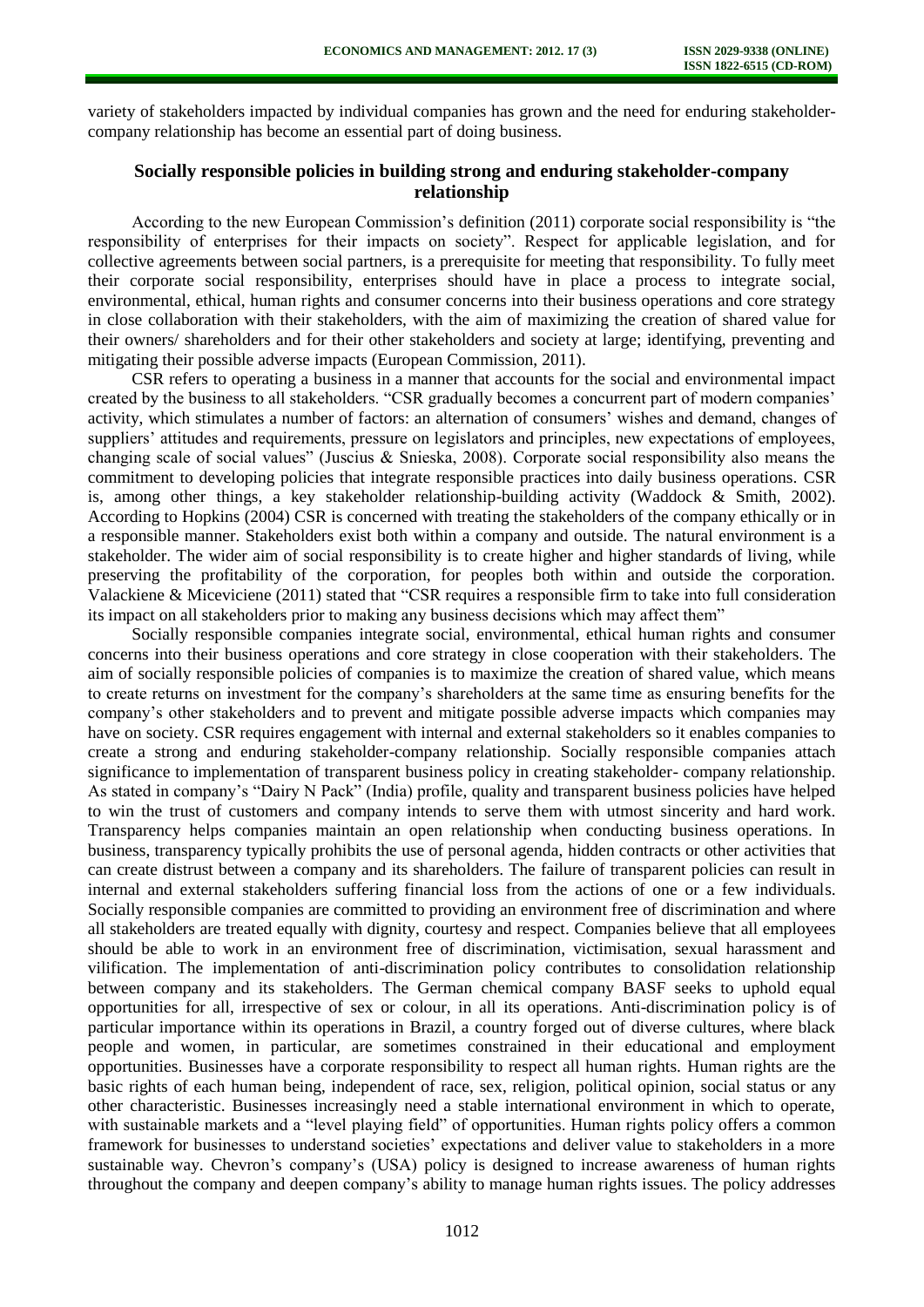four human rights areas relevant to our business: employees, security providers, the community and suppliers. Companies are also focusing on corruption risk to protect their most vital asset - their reputation and are developing anti-corruption policy expected by investors and other stakeholders. Company "Orkla" (Sweden) places emphasis on preventing corruption, and one of company's primary objectives is to contribute to the development of a strong anti-corruption policy. The purpose of this policy is to increase awareness and knowledge of corruption problems and to state clearly attitude and procedures for ensuring compliance with anti-corruption legislation. Effective anti-corruption policy not only mitigate risk but can also enhance company's reputation and establish credibility, and also is considered valuable or very valuable to all stakeholders. One of the main purpose of the social integration policy of company is the training and re-integration of the excluded persons from the labour market and mainly the low qualified unemployed and the disadvantaged persons to stop them been permanently excluded from the labour market and to reintegrate the society in general. Company "ERDF" (France) promotes the integration of people with disabilities within the company, and provides supports their professional development (such as with human and/ or technical assistance, easy access to training, specific assistance with mobility and autonomy, etc.). Social integration policy of company "ERDF" is also oriented to professional integration of young people. ERDF provides many young people with opportunities to partake in work-study programs and carries out targeted actions. Companies which respect stakeholders' interests form strong relationships with those groups.

There are also many good socially responsible policies to engage with stakeholders' groups. As mentioned Hopkins (2004) every company should not be expected to be involved in every aspect of social development. That would be ludicrous and unnecessarily restrictive. But for a company to be involved in some aspects, both within the company and on outside, will make its products and services (for example financial services) more attractive to consumers as a whole, therefore making the company more profitable and attractive for all stakeholders.

By implementing their social responsible policies, companies can build long-term employee, consumer and citizen trust as a basis for strong and enduring stakeholder-company relationship. "Spreading CSR conception impels to ensure the implementation of needs and goals of all groups concerned" (Dagiliene, 2010). This in turn helps to create an environment in which companies can innovate and grow. The economic crisis and its social consequences have to some extent damaged levels of trust in business, and have focused public attention on the social and ethical performance of companies. CSR offers a set of values on which would be built a more cohesive society and on which is based the transition to a sustainable economic system.

### **Strategic policies in building stakeholder-company relationship of Lithuanian companies**

The long-term success of the company depends on how it manages to integrate harmoniously into the environment and to assess internal and external stakeholder expectations. The relationship between the company and the surrounding environment should be formed on the basis of social responsibility. The practical development of strategies of corporate social responsibility must take into account the expectations of all stakeholders. Stakeholders' expectations associated with pursuance of transparent business, human rights, anti-discrimination and social integration policies in the relations between business and the surrounding environment.

According to Rudzioniene (2006) "the most important stakeholders in Lithuanian companies are investors, regulators, employees. At least important are media and the all public". Employees, customers and suppliers have a strong influence and are of fundamental importance to the survival of the company. The media, authorities, trade unions and local residents are other stakeholders with a wide-ranging influence. The long-term survival of companies is partly dependent on maintaining relationships of trust.

Now that more and more stakeholders are making demands of companies' ethical, social and environmental awareness, it is also natural for Lithuanian companies to be receptive to these issues and actively implement socially responsible strategies in companies' activities. The building stakeholdercompany relationship in Lithuanian is usually understood as the company's relations to the employees, unions, business partners and direct customers. On the basis of the experts' assessment "The integration of corporate social responsibility into the strategies of international companies in Lithuania", socially responsible companies set great store on realization of the transparent business and anti-discrimination policies in the relations with stakeholders (Kontautiene, 2011). The implementation of transparent business policy and its nurturance between the company's suppliers, business partners and consumers as very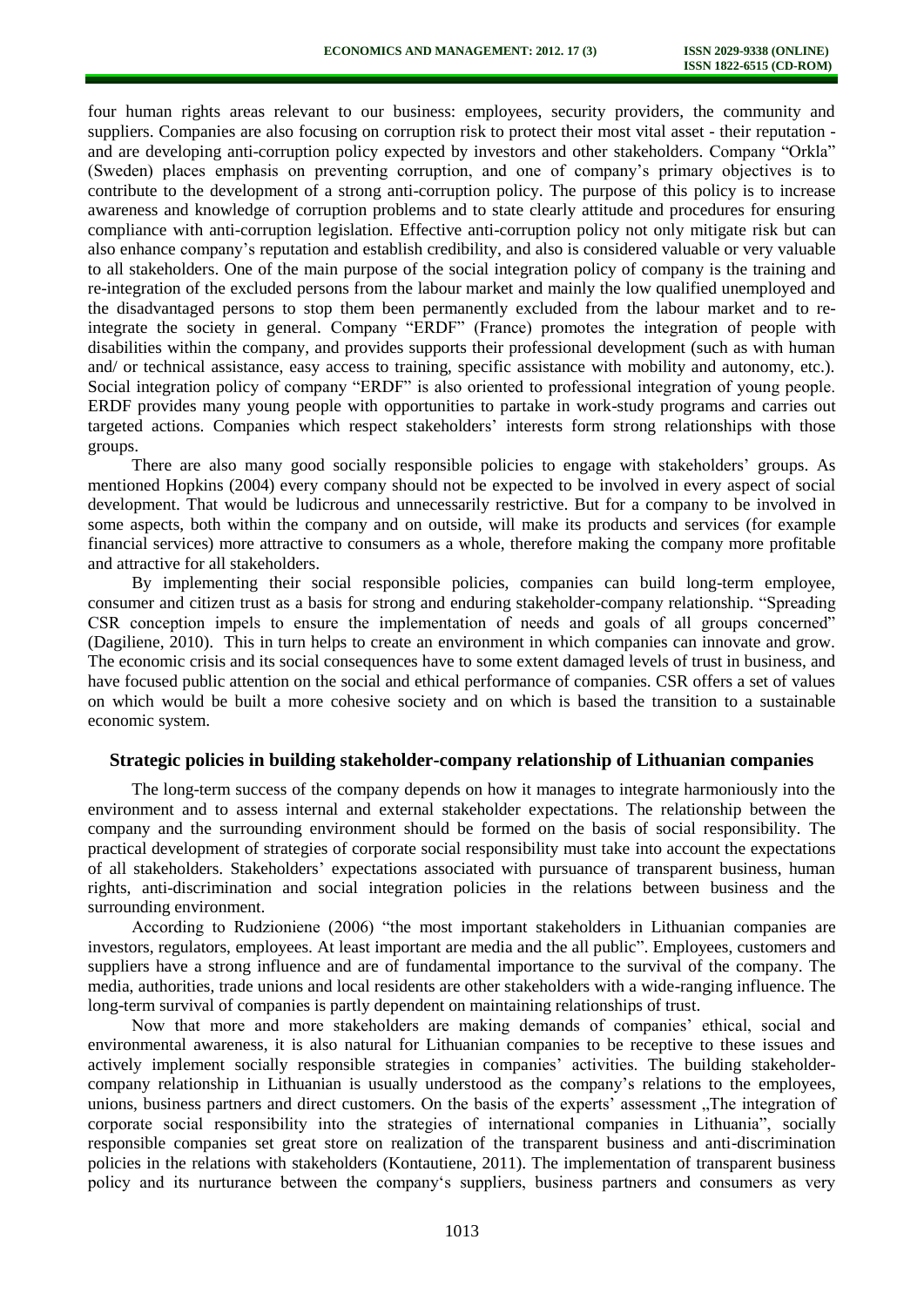important and an important noted by 47 percent of the respondents (see Figure 1). Business activities on the basis of human rights, of non-infringement of workers' rights and of eliminating any discrimination in their relations with internal and external stakeholders, i.e. the anti-discrimination and human rights policies kept by companies, as very important evaluated 57 percent of experts. Over 30 percent of respondents have assessed these policies as important and significant on average. Anti-corruption policy in relations with stakeholders as very important emphasized 44 percent of experts. Social integration policy in relationship with stakeholders as very important noted only 12 percent of the experts, 16 percent of respondents described as important and 22 percent – as average important.



**Figure 1.** Distribution of evaluation of socially responsible policies, in percent

Lithuanian companies, on the basis of study, in relationship with stakeholders focus on antidiscrimination, transparent business and human rights policies. Social integration policy, in the opinion of experts, at least affects the relationship companies with stakeholders in Lithuania.

The companies cannot survive without stakeholders' active participation, which has led stakeholders to develop abilities to influence companies' decisions and their competitiveness. This influence capacity has been reflected in the development of a many policies and operating practices within the companies in order to deal with and create close relationships among companies and different stakeholders.

The practical development of strategies of corporate social responsibility may be necessary to make responsibility truly a business imperative. A strategic approach to building strong and enduring stakeholdercompany relationship is increasingly important to a company's competitiveness.

### **Conclusions**

Stakeholders are essential to successful functioning of company. The strong and enduring stakeholdercompany relationship strengthens company's market position, contributes to the innovation capacity of company, positively influences in enhancing company's reputation. It maximizes the value of company and increases competitiveness of company in prevailing business environment.

Corporate social responsibility is responsibility of company for its impact on all stakeholders. Socially responsible policies development is stimulated by wishes and demands all groups of stakeholders. Socially responsible companies make their policies in close cooperation with stakeholders. The socially responsible policies as transparent business, human rights, anti-discrimination, anti-corruption, social integration ensure the building long-term employees', consumers', government' and society's trust and positively influence the building of strong and enduring stakeholder-company relationship.

Socially responsible Lithuanian companies actively implement socially responsible strategies in companies' activities. The building stakeholder-company relationship in Lithuanian is usually understood as the company's relations to the employees, unions, business partners and direct customers. Lithuanian companies in relationship with stakeholders focus on anti-discrimination, transparent business and human rights policies. An active integration of those policies shows the initiative company's' attitude to the environment regarded by stakeholders as a socially responsible approach.